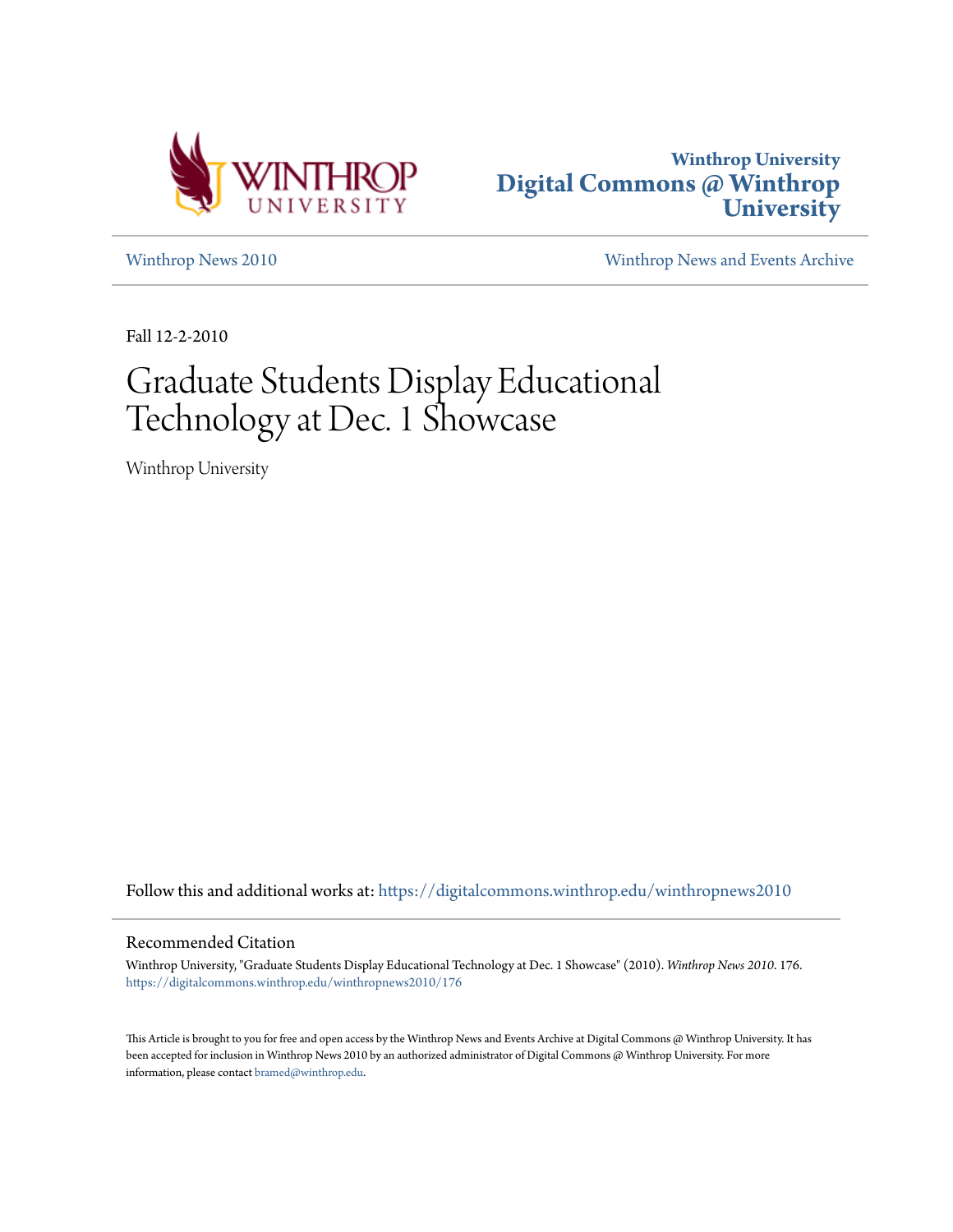上没有。

**C** SHARE

All News

Archives

RSS News Feeds

Winthrop in the News

## 12/02/2010 **Graduate Students Display Educational Technology at Dec. 1 Showcase**

## **Quick Facts**

**Jones said the 21 students in his class chose a** technology that, when used appropriately, can make a positive impact on learning.

 $\blacksquare$  He plans to have the technology showcase event advertised as a professional development opportunity for area teachers in the future.



ROCK HILL, S.C. - **Smart Pens** can record classroom discussions or help an international child learn English faster. **Flip video cameras** can help working parents see what their children do on field trips. **Skype** can be used to connect students in different countries to discuss books or special events.

Each was a technology displayed during the **Educational Technology Showcase** held in Withers/W.T.S. Building on Dec. 1 by faculty member **Marshall Jones'** class. Jones said the 21 students in his class chose a technology that, when used appropriately, can

Marshall Jones

make a positive impact on learning. There were technologies that were familiar, such as **Skype**, the **Kindle** or **NetBooks**. But there also were some new items, such as SMART Airliners or an online repository of international children's books that can be downloaded to a **Kindle**, **iPad** or **iPod**.

With each technology the graduate students found significant detail on how it can be used to support learning. This, said Jones, is a way graduate students are able to contribute to the body of knowledge available, something he feels is obligated for this level of academics.

The students wrote white papers that detail a variety of factors related to the technology including: costs, licensing agreements, environmental factors that may impact implementation, the benefits and drawbacks of the technology, and how to use the technology.

These white papers serve an important purpose, Jones noted: They allow students to "focus their experience as a professional educator to apply it to a particular technology.

"Once they write the white paper, create their presentation materials and go through the experience of talking to others about their work, they are well-positioned to share this information with their schools and with other schools through in-house professional development," said Jones.

At least one white paper may receive additional attention. The company that runs **EasyTech** has contacted student **Agaisha Granger** for permission to use her research on its website. She explained that EasyTech is a web-delivered, K-8 technology literacy curriculum that provides tools for a teacher to integrate technology easily into math, science, language arts and social studies.

Jones said that he has received additional requests from area educators to use several of these white papers. He plans to have the technology showcase event advertised as a professional development opportunity for area teachers in the future.

The **Dec. 1 showcase** allowed students to demonstrate and discuss their chosen technologies

**ABOUT ADMISSIONS & AID ACADEMICS STUDENT LIFE ATHLETICS GIVING**

WINTHROP

UNIVERSITY